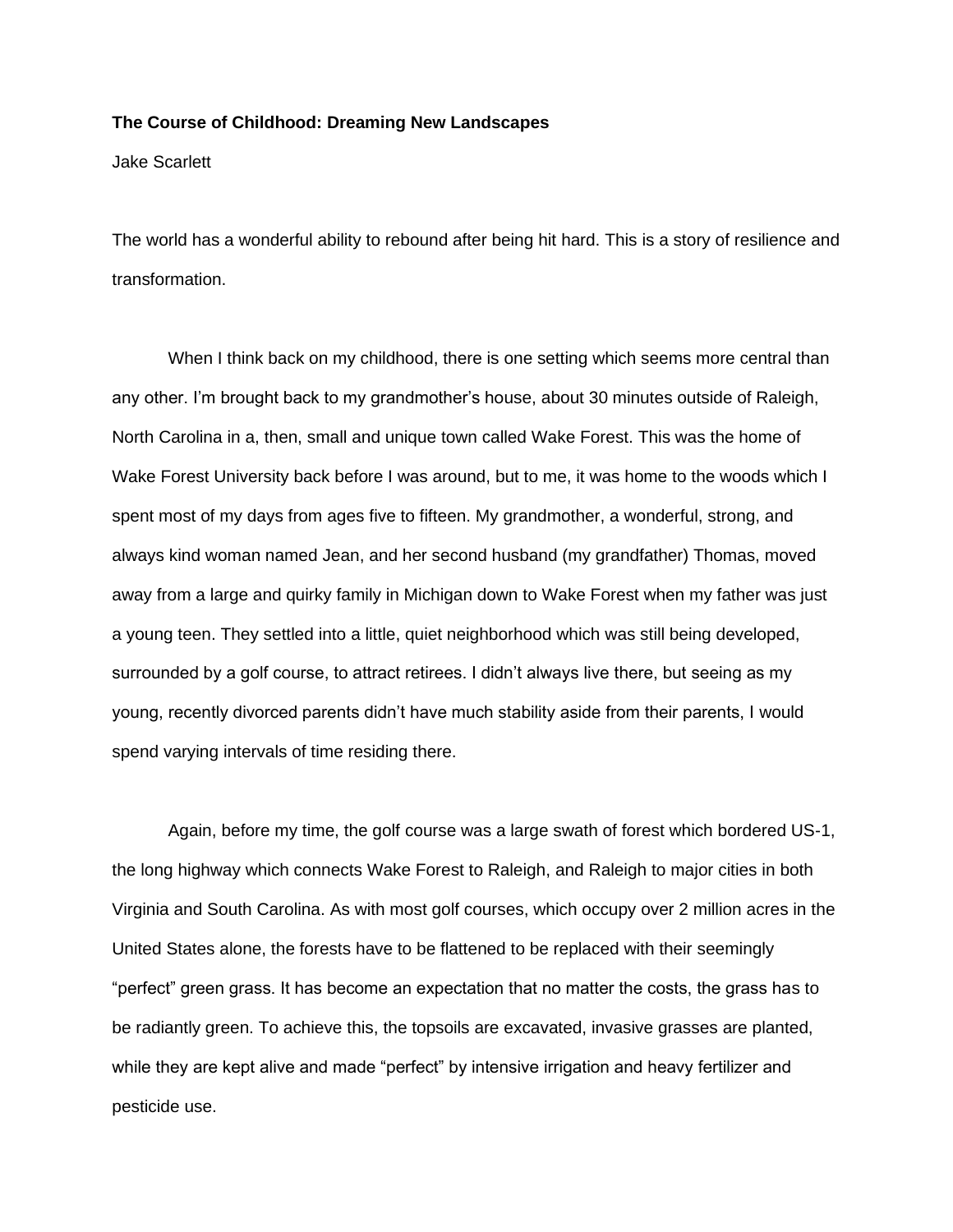The loud and destructive process of constructing a golf course tends to send wildlife fleeing to safer places, which were available in the surrounding woods outside of the soon-to-be course. The aquatic life in adjacent streams that are so vital to its health, especially the forgotten about microorganisms and amphibians, cannot so easily escape the onslaught of destabilized soil and chemicals that are essential to just about every golf course. This is all a part of a larger land-use problem that causes destruction of healthy ecosystems, which in turn creates landscapes which contribute to climate change and species loss. Healthy ecosystems help to sequester carbon dioxide through photosynthesis and microbial use, and this sort of land use both releases back into the environment and reduces Earth's ability to put it away. Compounding this, the fertilizers used to keep the course bright green produce nitrous oxides, which can be up to 300 times more potent than carbon dioxide.

Golf never excited me, although I did have some bonding moments with my grandfather pretending that it did. The thing that made me most excited about living around this Wake Forest golf course was the multitude of small to medium sized ponds which dotted the altered landscape. Artificially stocked with fish, and full of frogs, snakes, and especially turtles, this was where I first really discovered my love for these slimy friends and their habitats. It seems, from memory, that I would wake up in the morning exclusively to grab my buckets, nets, and my green leather-bound *National Audubon Society Field Guide to North American Reptiles and Amphibians*, and set out on a turtle catching expedition that stretched all over the the boundaries of the golf course. The typical haul consisted of eastern painted turtles, stinkpots, and the occasional yellow-bellied sliders and common snapping turtles. By age 10 I knew them all by sight, and could even offer a mispronounced Latin-sounding name for them. Sometimes I would take them home with me for a couple hours so I could really get a good look at them, and then I would give them a name and a little Sharpie dot on their plastron so maybe I could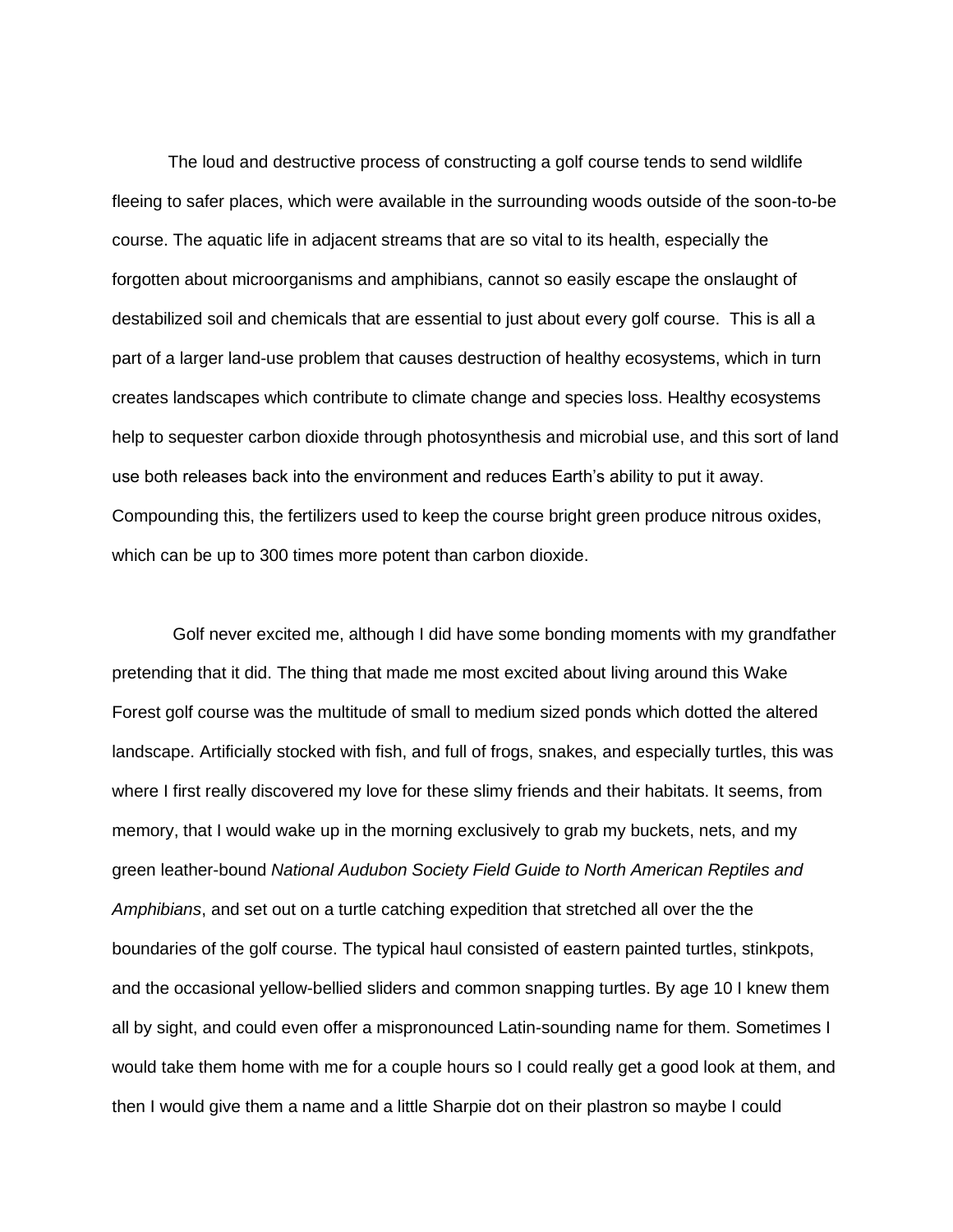reconnect with them another time (if they didn't learn to stay away from my net). Although golf courses are associated with major environmental impacts, not all of them are harmful. One positive impact golf courses may have, if managed properly, is their ability to harbor turtle populations. The ponds in golf courses help connect green spaces, and can be a better habitat for turtles than ponds in other managed landscapes like farms or purely residential areas. But all of those ponds are there for a reason: any single golf course in the United States may use around 300,000 gallons of fresh water for irrigation. *Per day*. Of course, the best scenario for wildlife would probably be no golf course at all.

It must have been around 2008, and as a 10 year old, I didn't concern myself with financial crises much. All I knew was that the golf course was shutting down, and I was going to be living with my grandparents for a while. Suffice to say I was completely stoked. This meant that I wouldn't have to avoid golf balls while I was out looking for turtles, and I basically had free reign. The club-house was boarded up and the pool that three nearby neighborhoods including mine shared was emptied and locked up. A bummer for most of my neighbors, but I preferred the other water sources. Within a pretty short period of time after the foreclosure, the golf course looked radically different. The asphalt golf cart paths began to crack and sprout. The once green turf had turned into a golden savannah of grass almost as tall as I was. I was beginning to notice more creatures all around me. There were more deer, foxes, blue herons, and even the occasional yips of coyotes which made my grandmother nervous. The whole area had transformed into a wonderland by my standards. *Why couldn't it always have been this way?*  The thick green ponds began to clear up without the bombardment of toxic pesticides and herbicides which caused eutrophication, sucking the dissolved oxygen out of the water and limiting the sensitive pond community. My family must have felt like they never saw me, I was always out there. I spent countless hours of my childhood out in that golf-course-turned-nature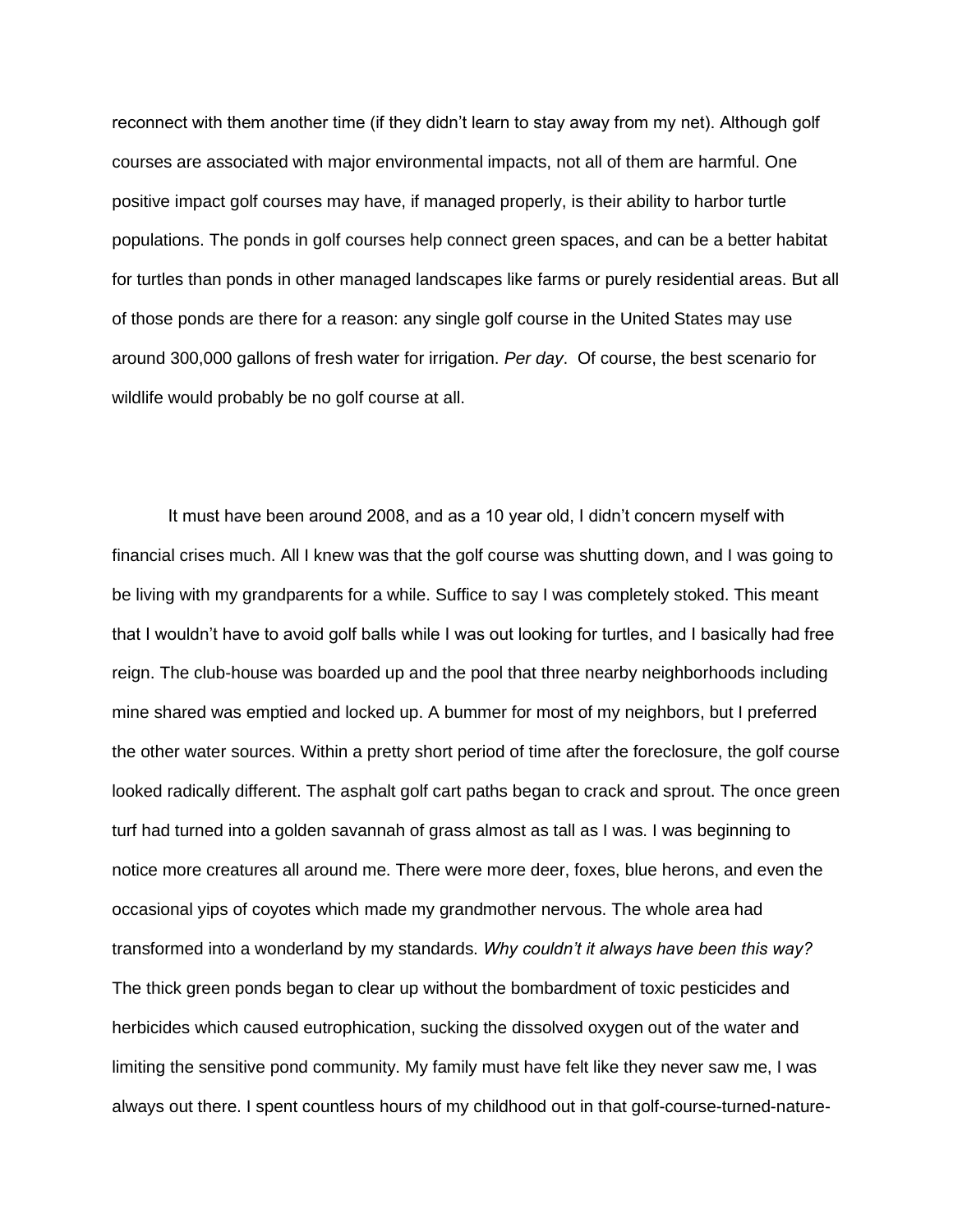preserve. I was growing up alongside the landscape that had been so stunted and rejected by the developers, and I was watching how it could heal given a little time.

A few years after the transformation, it was almost as if the golf course never existed. The old clubhouse was just a compilation of boarded up windows, broken glass, and spraypainted art. The tall pines that lined the former golf cart path had pushed their roots through, and the pioneer grasses started to reclaim the long stretches of green facade that once buried them. The open fields allowed for the tall grasses to flourish, undisturbed by mowers and pesticides, harboring rabbits, skinks, snakes, and loads of insects. Golf balls became fossils, and almost none of the golf enthusiasts were very good paleontologists, so pretty much nobody went out there except to walk their dogs. These forgotten golf balls both underground and in the water caused invisible problems though, slowly breaking down into unwanted plastic particles. One day they'll be completely gone. I wasn't thinking about that as a kid though, I was in it for the animals. Studies have found that abandoned golf courses can provide unique ecosystem opportunities. They can act as "wild fauna corridors" which can support all kinds of species, from deer to bears to songbirds to beetles. Even though the area was bordered by neighborhoods and highways, this little patch of land slowly but surely got reclaimed by the wildlife. The artificial ponds which used to be a source of irrigation water started looking more like wetlands where thousands of baby toads swarmed every spring, and where there was never a lack of turtles with their round heads peeking out from the pond's surface like bobbers. Pine tree saplings shot out all over the landscape since there was nobody there to stop them. And golf course foreclosures are on the rise. This is mostly due to the simple fact that golf's popularity is declining with each successive generation, but also because they are expensive to operate and rely on so many harmful resources. The population of avid golfers have dropped from 30 million to below 20 million since 2002, and in the past decade, over 800 golf courses have closed down.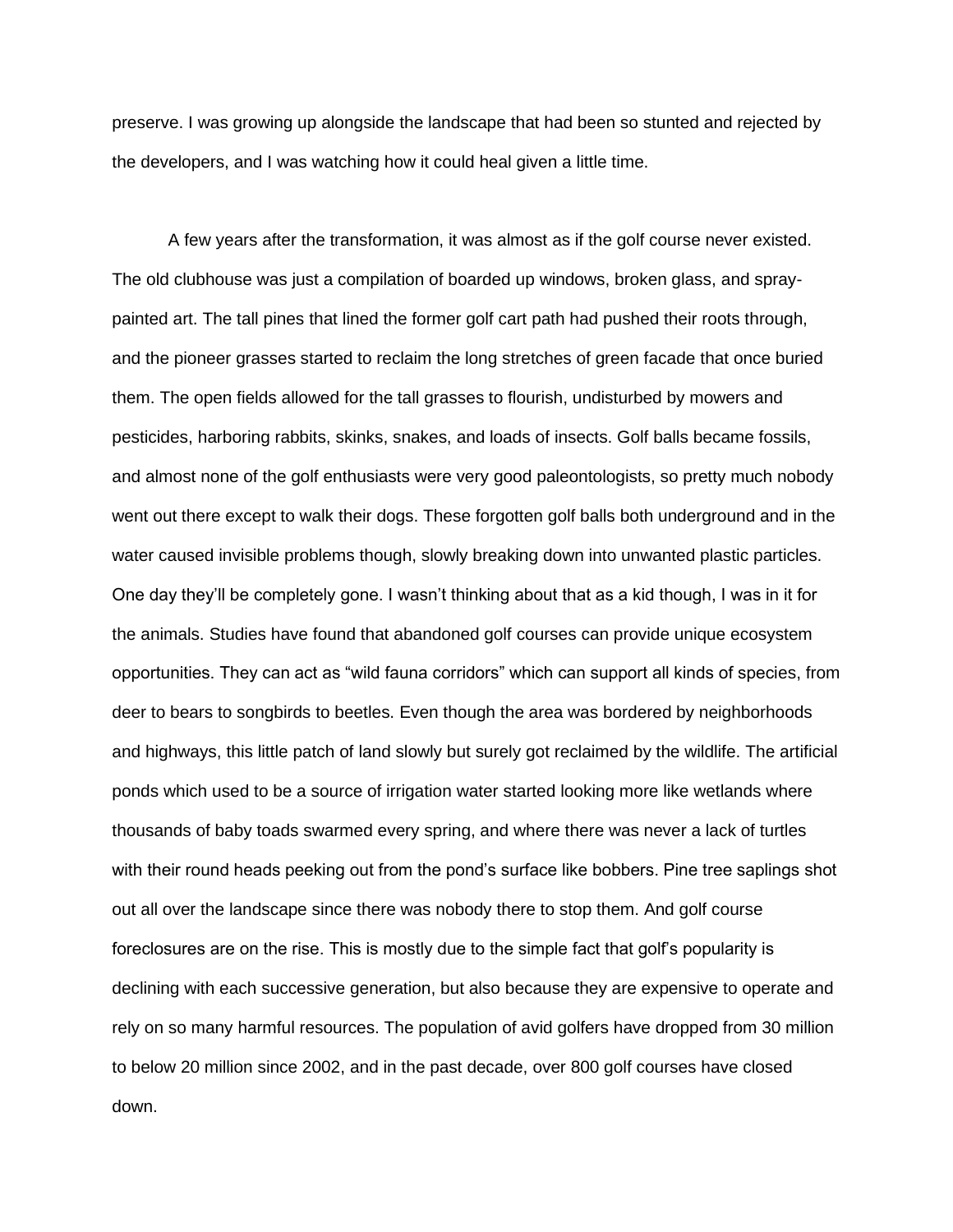As more and more golf courses get shut down around the country, residents, developers, and cities are struggling to figure out what to do with them. Many abandoned golf courses share a similar fate to the one in Wake Forest, which is real estate development, or other times, the development of "commercial zones". Sounds boring, but this isn't a surprise in the world of profit motive we live in. Some residents wish to turn their out-of-business golf courses into neighborhood parks, still groomed and managed to suit the desires of the property owners. I wonder what would happen though, if those abandoned golf courses were left untouched, allowing them to rebound on their own (or with a little help from ecologists and the like). With all of this land, we could challenge our ideas of what "nature" is allowed to be, and push toward natural landscapes outside of national parks. Natural landscapes could be mixed within residential neighborhoods, creating hybrid and convivial landscapes which both people and wildlife could share and benefit from. We could use this opportunity to create more climate change resilient communities, communities which are biodiverse, beautiful, and refreshing. Maybe some more radically minded communities would push for multi-use action, for growing food, producing clean energy, for recreation, conservation, and whatever else they decide. It could be a great exercise in community democracy and autonomy. Would communities value the ecosystem services of wetlands, and the biodiversity that would come along with regeneration more than their golf courses? Unless golf makes a surprise comeback, many communities, towns, and developers are going to have to make decisions on how to use these two million acres.

**Works Cited**